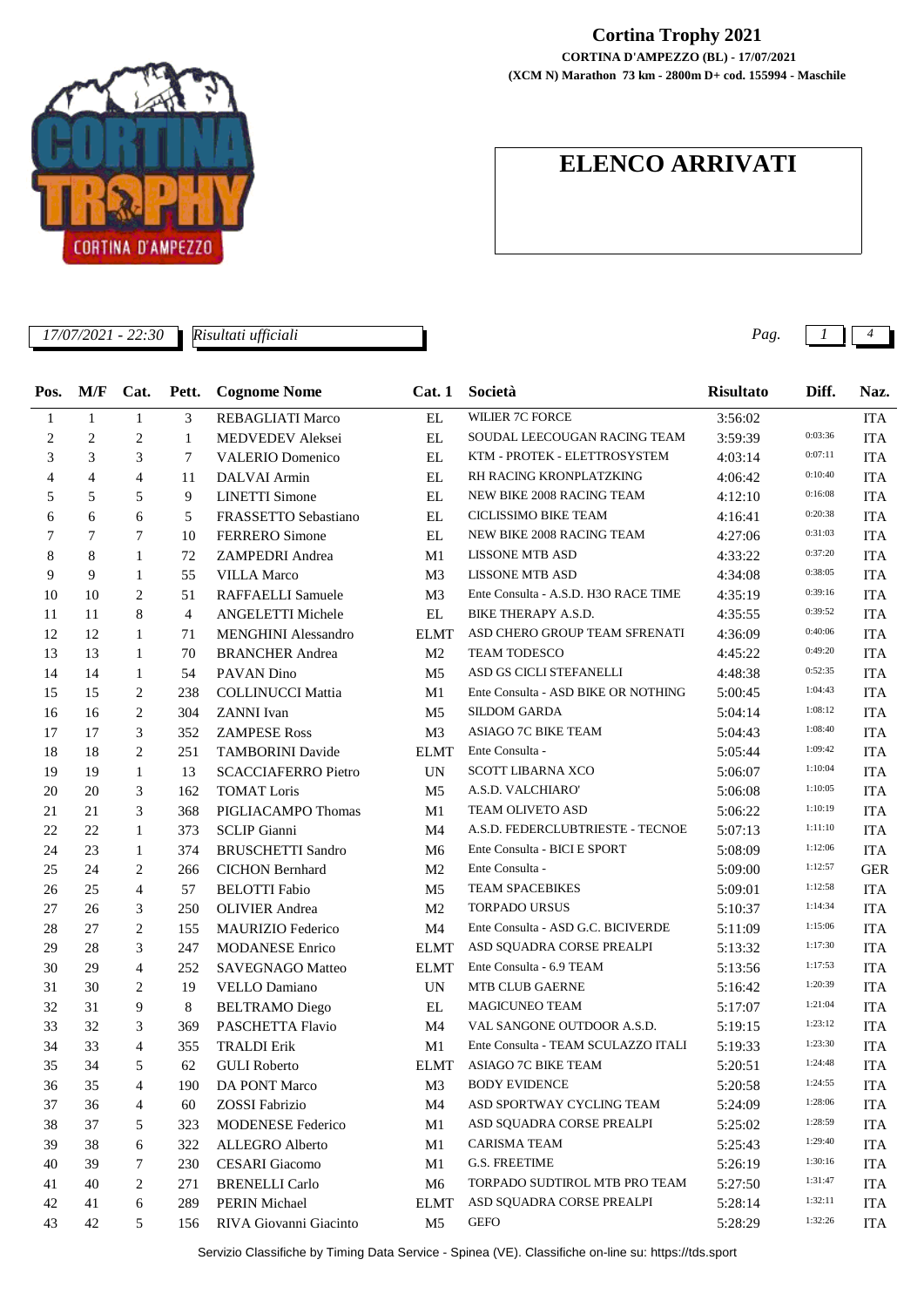## *17/07/2021 - 22:30 Pag. 2 4*

*Risultati ufficiali*

| Pos. | M/F | Cat.           |     | <b>Pett.</b> Cognome Nome     |                | Cat. 1 Società                        | <b>Risultato</b> | Diff.   | Naz.       |
|------|-----|----------------|-----|-------------------------------|----------------|---------------------------------------|------------------|---------|------------|
| 44   | 43  | $\overline{4}$ | 187 | CAPPELLAZZI Denny             | M <sub>2</sub> | Ente Consulta - TEAM PASSION FAENTI   | 5:28:57          | 1:32:54 | <b>ITA</b> |
| 45   | 44  | 5              | 242 | <b>STEIGER Andreas</b>        | M <sub>3</sub> | Ente Consulta -                       | 5:29:05          | 1:33:02 | <b>ITA</b> |
| 46   | 45  | 6              | 282 | <b>ZUDINI</b> Furio           | M <sub>3</sub> | A.S.D. FEDERCLUBTRIESTE - TECNOE      | 5:29:33          | 1:33:30 | <b>ITA</b> |
| 47   | 46  | 5              | 293 | <b>DELSANTE Davide</b>        | M <sub>2</sub> | <b>TEAM SPACEBIKES</b>                | 5:29:35          | 1:33:32 | <b>ITA</b> |
| 48   | 47  | 6              | 243 | ALTENBERGER Florian           | M <sub>2</sub> | Ente Consulta -                       | 5:31:15          | 1:35:12 | <b>AUT</b> |
| 50   | 48  | 3              | 209 | <b>BUZZETTI</b> Andrea        | M <sub>6</sub> | Ente Consulta - ZEROZERO TEAM         | 5:32:01          | 1:35:58 | <b>ITA</b> |
| 51   | 49  | 7              | 313 | <b>NIERO Fabio</b>            | M <sub>2</sub> | ASD SAN BORTOLO                       | 5:33:28          | 1:37:26 | <b>ITA</b> |
| 52   | 50  | 7              | 329 | FINESSO Federico              | M <sub>3</sub> | Ente Consulta - A.S.D. STONES BIKE    | 5:33:29          | 1:37:26 | <b>ITA</b> |
| 53   | 51  | 8              | 348 | <b>IAIZA</b> Giacomo          | M2             | A.S.D. SAMMARDENCHIA                  | 5:33:30          | 1:37:27 | <b>ITA</b> |
| 54   | 52  | 6              | 256 | <b>TASSI</b> Gianluca         | M <sub>5</sub> | Ente Consulta - FOLLOWYOURPASSION     | 5:33:40          | 1:37:37 | <b>ITA</b> |
| 55   | 53  | 9              | 296 | D'ANDREA Ivan                 | M <sub>2</sub> | ASD SPORTWAY CYCLING TEAM             | 5:34:15          | 1:38:12 | <b>ITA</b> |
| 56   | 54  | 5              | 245 | <b>KRATTER Martin</b>         | M4             | PROFI BIKE TEAM                       | 5:36:50          | 1:40:47 | <b>ITA</b> |
| 57   | 55  | 7              | 58  | <b>BORDIGNON Davide</b>       | ELMT           | <b>SWITCH TEAM</b>                    | 5:37:03          | 1:41:00 | <b>ITA</b> |
| 58   | 56  | 8              | 215 | <b>MASCIADRI</b> Giorgio      | M <sub>3</sub> | <b>BICI CLUB 2000</b>                 | 5:39:19          | 1:43:16 | <b>ITA</b> |
| 59   | 57  | 9              | 59  | <b>FURLANI Fabrizio</b>       | M <sub>3</sub> | <b>BIKE DIRECTION RACING</b>          | 5:39:26          | 1:43:23 | <b>ITA</b> |
| 60   | 58  | 8              | 287 | RAGOZZINO Paolo               | M1             | Ente Consulta - LA BOTTEGA CASINAL    | 5:39:37          | 1:43:35 | <b>ITA</b> |
| 61   | 59  | 7              | 324 | TOPI Filippo Maria            | M <sub>5</sub> | Ente Consulta - FIRENZEFREERIDE ASD   | 5:41:20          | 1:45:17 | <b>ITA</b> |
| 62   | 60  | 8              | 173 | FEI Fabio                     | M5             | Ente Consulta - FIRENZEFREERIDE ASD   | 5:41:22          | 1:45:19 | <b>ITA</b> |
| 63   | 61  | 8              | 261 | <b>BASSETTO Cristian</b>      | <b>ELMT</b>    | ASD MTB CLUB LA PERLA VERDE           | 5:42:02          | 1:45:59 | <b>ITA</b> |
| 64   | 62  | 9              | 175 | <b>MATERASSI Massimiliano</b> | M <sub>5</sub> | Ente Consulta - A.S.D TEAM BIKE BARB  | 5:43:14          | 1:47:12 | <b>ITA</b> |
| 65   | 63  | 10             | 377 | FORNASARI Mirko               | M <sub>5</sub> | <b>MARCONI BIKE RACING</b>            | 5:44:33          | 1:48:30 | <b>ITA</b> |
| 66   | 64  | $\overline{4}$ | 171 | PAMPALONI Fabrizio            | M6             | Ente Consulta - TEAM BIKE BARBERIN    | 5:47:09          | 1:51:06 | <b>ITA</b> |
| 67   | 65  | 9              | 254 | <b>NAZZI</b> Henry            | M1             | A.S.D. SAMMARDENCHIA                  | 5:47:17          | 1:51:14 | <b>ITA</b> |
| 68   | 66  | 10             | 269 | PIVATO Mauro                  | M <sub>3</sub> | <b>SUPERBIKE POZZETTO</b>             | 5:49:13          | 1:53:10 | <b>ITA</b> |
| 69   | 67  | 5              | 233 | <b>SALSI</b> Stefano          | M6             | Ente Consulta - SQUADRAREGGIO         | 5:50:18          | 1:54:15 | <b>ITA</b> |
| 70   | 68  | 6              | 288 | <b>BRESSAN Ermanno</b>        | M4             | G.C. CICLI AGORDINA                   | 5:50:33          | 1:54:31 | <b>ITA</b> |
| 71   | 69  | 7              | 294 | <b>DENTI</b> Gionata          | M4             | Ente Consulta - KYNESIS ASD           | 5:51:06          | 1:55:03 | <b>ITA</b> |
| 72   | 70  | 11             | 381 | <b>MONESTIER Manuel</b>       | M <sub>3</sub> | Ente Consulta - A.S.D. GUS BIKE TEAM  | 5:51:58          | 1:55:56 | <b>ITA</b> |
| 73   | 71  | 11             | 182 | <b>BRONCA Fabio</b>           | M5             | CROCETTA BIKE TEAM                    | 5:54:16          | 1:58:14 | <b>ITA</b> |
| 74   | 72  | 8              | 214 | LEONARDUZZI Martino           | M4             | <b>TEAM FRIULI</b>                    | 5:54:28          | 1:58:26 | <b>ITA</b> |
| 75   | 73  | 10             | 257 | ROVATTI Jacopo                | M1             | Ente Consulta - ASD SWATT CLUB        | 5:55:46          | 1:59:43 | <b>ITA</b> |
| 76   | 74  | 11             | 272 | <b>MARAN</b> Luca             | M1             | ASD WILD PURCIT TEAM                  | 5:58:40          | 2:02:37 | <b>ITA</b> |
| 77   | 75  | 12             | 212 | PARZIANELLO Maurizio          | M1             | PEDALE OPITERGINO                     |                  | 2:03:10 | <b>ITA</b> |
|      |     |                |     |                               |                | TEAM BIKE CASTELGOMBERTO              | 5:59:12          | 2:03:11 |            |
| 78   | 76  | 12             | 234 | CARETTA Ivano                 | M5             | ASD BIKE TEAM 53.3                    | 5:59:14          | 2:03:52 | <b>ITA</b> |
| 79   | 77  | 10             | 64  | <b>ESULE Marco</b>            | M2             |                                       | 5:59:55          | 2:03:52 | <b>ITA</b> |
| 80   | 78  | 11             | 362 | DE MARCO Francesco            | M <sub>2</sub> | Ente Consulta - MTB TEAM NOALE        | 5:59:55          | 2:04:01 | <b>ITA</b> |
| 81   | 79  | 13             | 163 | <b>BOSCOLO</b> Luca           | M <sub>5</sub> | <b>SCAVEZZON SQUADRA CORSE</b>        | 6:00:04          | 2:05:03 | <b>ITA</b> |
| 82   | 80  | 9              | 274 | <b>CASARINI Paolo</b>         | M4             | Ente Consulta - ASD SESSANTALLORA     | 6:01:05          | 2:05:04 | <b>ITA</b> |
| 83   | 81  | 6              | 277 | SIMONATO Carlo                | M <sub>6</sub> | <b>BIKE CLUB 2000</b>                 | 6:01:06          | 2:05:15 | <b>ITA</b> |
| 84   | 82  | 13             | 353 | <b>MENTANI Marco</b>          | M1             | Ente Consulta - CIRCOLO MINERVA AS    | 6:01:18          | 2:05:50 | <b>ITA</b> |
| 85   | 83  | 7              | 193 | <b>PAJER Massimo</b>          | M <sub>6</sub> | <b>TORPADO URSUS</b>                  | 6:01:53          | 2:06:08 | <b>ITA</b> |
| 86   | 84  | 14             | 249 | <b>LENZI</b> Alberto          | M <sub>5</sub> | Ente Consulta - FIRENZEFREERIDE ASD   | 6:02:11          | 2:07:38 | <b>ITA</b> |
| 87   | 85  | 8              | 240 | GASPARDO Fabio                | M6             | ASD BIKE TEAM 53.3                    | 6:03:40          |         | <b>ITA</b> |
| 88   | 86  | 12             | 263 | RUGGERI Davide                | M <sub>3</sub> | Ente Consulta - FOLLOWYOURPASSION     | 6:04:02          | 2:08:00 | <b>ITA</b> |
| 89   | 87  | 12             | 206 | <b>CHIOSSONE</b> Cristian     | M <sub>2</sub> | Ente Consulta - FOLLOWYOURPASSION     | 6:04:13          | 2:08:10 | <b>ITA</b> |
| 90   | 88  | 9              | 67  | DISSEGNA Sergio               | M6             | ASD BIKE TEAM 53.3                    | 6:05:12          | 2:09:09 | <b>ITA</b> |
| 91   | 89  | 10             | 172 | <b>CASTOLDI</b> Bruno         | M6             | <b>TORPADO URSUS</b>                  | 6:06:34          | 2:10:32 | <b>ITA</b> |
| 92   | 90  | 13             | 285 | PANDOLFI Lorenzo              | M <sub>3</sub> | Ente Consulta - A.S.D. MISTERBICI FAB | 6:06:58          | 2:10:56 | <b>ITA</b> |
| 93   | 91  | 14             | 372 | ROSSI Fabrizio                | M <sub>3</sub> | <b>TEAM GRANZON</b>                   | 6:07:28          | 2:11:26 | <b>ITA</b> |
| 94   | 92  | 15             | 349 | DE MARCHI Claudio             | M <sub>5</sub> | Ente Consulta - MTB TEAM NOALE        | 6:07:34          | 2:11:31 | <b>ITA</b> |
| 95   | 93  | 11             | 65  | <b>MENDO</b> Mirco            | M <sub>6</sub> | ASIAGO 7C BIKE TEAM                   | 6:08:24          | 2:12:21 | <b>ITA</b> |
| 96   | 94  | 10             | 276 | PANGRAZIO Stefano             | M4             | ASIAGO 7C BIKE TEAM                   | 6:08:25          | 2:12:22 | <b>ITA</b> |
| 97   | 95  | 16             | 312 | <b>BUSOLO</b> Marco           | M <sub>5</sub> | CARISMA TEAM                          | 6:09:33          | 2:13:31 | <b>ITA</b> |
| 98   | 96  | 12             | 63  | ZANI Giovanni                 | M6             | MTB SOPRAZOCCO ASD                    | 6:09:44          | 2:13:42 | <b>ITA</b> |
| 99   | 97  | $\mathbf{1}$   | 52  | <b>MORO</b> Walter            | M7             | <b>LEONES TREVISO</b>                 | 6:10:11          | 2:14:09 | <b>ITA</b> |
| 100  | 98  | 15             | 236 | <b>BETELLI William</b>        | M <sub>3</sub> | Ente Consulta -                       | 6:12:22          | 2:16:19 | <b>ITA</b> |
| 101  | 99  | 17             | 326 | DE FRANCESCHI Nicola          | M5             | <b>CARISMA TEAM</b>                   | 6:12:39          | 2:16:36 | <b>ITA</b> |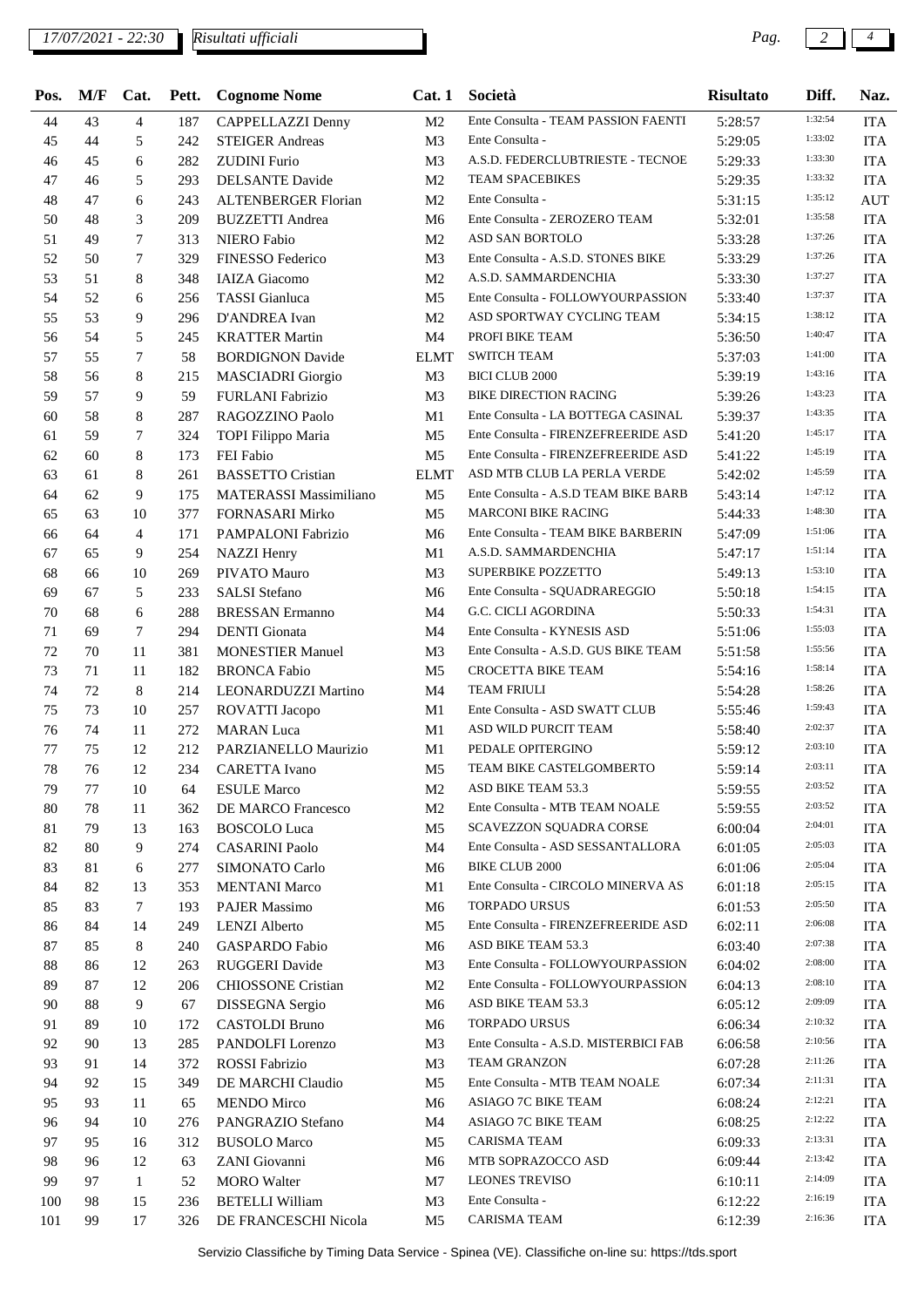## *17/07/2021 - 22:30 Pag. 3 4*

*Risultati ufficiali*

| Pos. | M/F | Cat.         | Pett. | <b>Cognome Nome</b>        |                | Cat. 1 Società                                                 | <b>Risultato</b>   | Diff.   | Naz.       |
|------|-----|--------------|-------|----------------------------|----------------|----------------------------------------------------------------|--------------------|---------|------------|
| 102  | 100 | 13           | 237   | SANTAMBROGIO Paolo         | M <sub>6</sub> | Ente Consulta - ASD BIKE FARM RACE                             | 6:12:40            | 2:16:37 | SUI        |
| 103  | 101 | 13           | 178   | <b>MORETTO Roberto</b>     | M <sub>2</sub> | ASD SAGITTA BIKE                                               | 6:12:48            | 2:16:46 | <b>ITA</b> |
| 104  | 102 | 14           | 371   | <b>BASTIANELLI Matteo</b>  | M1             | Ente Consulta - BIKE SERVICE CATTOL                            | 6:14:46            | 2:18:44 | <b>ITA</b> |
| 105  | 103 | 14           | 370   | <b>TENTI Michele</b>       | M <sub>2</sub> | Ente Consulta - BIKE SERVICE CATTOL                            | 6:14:46            | 2:18:44 | <b>ITA</b> |
| 106  | 104 | 15           | 66    | <b>FAVILLI</b> Filippo     | M1             | Ente Consulta - GRBIKE A.S.D.                                  | 6:14:49            | 2:18:47 | <b>ITA</b> |
| 107  | 105 | 9            | 278   | RIEZZO Alessandro          | ELMT           | Ente Consulta - ASD G.C. BICIVERDE                             | 6:19:40            | 2:23:38 | <b>ITA</b> |
| 108  | 106 | 14           | 255   | <b>MAZZANTI Valerio</b>    | M <sub>6</sub> | Ente Consulta - FIRENZEFREERIDE ASD                            | 6:20:39            | 2:24:36 | <b>ITA</b> |
| 109  | 107 | 16           | 229   | <b>TESSER Luca</b>         | M <sub>3</sub> | <b>GRBIKE</b>                                                  | 6:22:00            | 2:25:57 | <b>ITA</b> |
| 110  | 108 | 17           | 365   | <b>TOMASELLA Moreno</b>    | M <sub>3</sub> | Ente Consulta - A.S.D. G.S. EUROVELO                           | 6:23:19            | 2:27:16 | <b>ITA</b> |
| 111  | 109 | 2            | 241   | <b>SAVORANI</b> Sandro     | M7             | Ente Consulta - CICLISTICA ARCI MAR                            | 6:24:13            | 2:28:10 | <b>ITA</b> |
| 112  | 110 | 15           | 201   | <b>BUZZIN</b> Fernando     | M6             | ASD WILD PURCIT TEAM                                           | 6:26:02            | 2:29:59 | <b>ITA</b> |
| 113  | 111 | 18           | 308   | CASADEI Riccardo           | M5             | Ente Consulta - FIRENZEFREERIDE ASD                            | 6:26:11            | 2:30:08 | <b>ITA</b> |
| 114  | 112 | 11           | 330   | <b>CARTA</b> Fiorenzo      | M4             | <b>CARISMA TEAM</b>                                            | 6:26:38            | 2:30:35 | <b>ITA</b> |
| 115  | 113 | 15           | 160   | <b>GAVA</b> Giorgio        | M <sub>2</sub> | ASD LA ROCCIA TEAM                                             | 6:26:53            | 2:30:50 | <b>ITA</b> |
| 116  | 114 | 16           | 235   | FACCHINETTI Guido          | M <sub>2</sub> | Ente Consulta - ASD GREEN DEVILS                               | 6:26:54            | 2:30:51 | <b>ITA</b> |
| 117  | 115 | 18           | 350   | FAVARO Federico            | M <sub>3</sub> | Ente Consulta - MTB TEAM NOALE                                 | 6:27:33            | 2:31:30 | <b>ITA</b> |
| 118  | 116 | 17           | 153   | <b>VINCENZI Andrea</b>     | M <sub>2</sub> | <b>CROCETTA BIKE TEAM</b>                                      | 6:27:36            | 2:31:33 | <b>ITA</b> |
| 119  | 117 | 19           | 359   | SAMMARITANI Mauro          | M <sub>3</sub> | Ente Consulta - ASD SBUBBIKERS                                 | 6:27:39            | 2:31:37 | <b>SMR</b> |
| 121  | 118 | 19           | 284   | <b>VELLO</b> Francesco     | M <sub>5</sub> | <b>MTB CLUB GAERNE</b>                                         | 6:30:03            | 2:34:01 | <b>ITA</b> |
| 122  | 119 | 20           | 318   | <b>POLESE</b> Luca         | M5             | ASD LA ROCCIA TEAM                                             | 6:30:04            | 2:34:01 | <b>ITA</b> |
| 123  | 120 | 16           | 157   | <b>INDELICATO Mario</b>    | M <sub>6</sub> | BICI CAMOGLI GOLFO PARADISO                                    | 6:32:20            | 2:36:17 | <b>ITA</b> |
| 124  | 121 | 17           | 61    | <b>MARCHETTI Paolo</b>     | M <sub>6</sub> | ASD BIKE TEAM 53.3                                             | 6:33:21            | 2:37:18 | <b>ITA</b> |
| 125  | 122 | 18           | 168   | <b>MONTONE Nicola</b>      | M <sub>2</sub> | Ente Consulta - ASD GS RAVONESE                                | 6:33:24            | 2:37:21 | <b>ITA</b> |
| 126  | 123 | 21           | 357   | DALLA LIBERA Luca          | M <sub>5</sub> | <b>CARISMA TEAM</b>                                            | 6:34:56            | 2:38:54 | <b>ITA</b> |
| 127  | 124 | 22           | 292   | <b>ROSSI</b> Moreno        | M <sub>5</sub> | Ente Consulta - FIRENZEFREERIDE ASD                            | 6:35:42            | 2:39:39 | <b>ITA</b> |
| 128  | 125 | 18           | 246   | <b>BERTAMINI Fabrizio</b>  | M <sub>6</sub> | CICLISTICA DRO                                                 | 6:36:21            | 2:40:18 | <b>ITA</b> |
| 129  | 126 | 20           | 333   | <b>BENATO</b> Nicola       | M <sub>3</sub> | Ente Consulta - ADS BENATO BIKER                               | 6:38:48            | 2:42:45 | <b>ITA</b> |
| 130  | 127 | 21           | 356   | SAVEGNAGO Alberto          | M <sub>3</sub> | Ente Consulta - 6.9 TEAM                                       | 6:38:48            | 2:42:45 | <b>ITA</b> |
| 131  | 128 | 23           | 225   | <b>FONTANOT Francesco</b>  | M5             | Ente Consulta - CARTELLINO GIORNAL                             | 6:38:59            | 2:42:56 | <b>ITA</b> |
| 132  | 129 | 19           | 320   | PANTANO Antonio            | M <sub>2</sub> | ASD LA ROCCIA TEAM                                             | 6:40:21            | 2:44:18 | <b>ITA</b> |
| 133  | 130 | 20           | 268   | <b>BALLARIN Matteo</b>     | M <sub>2</sub> | CYCLE LAB A.S.D.                                               | 6:44:13            | 2:48:10 | <b>ITA</b> |
| 134  | 131 | 22           | 219   |                            | M <sub>3</sub> | Ente Consulta -                                                |                    | 2:48:28 | <b>ITA</b> |
| 135  | 132 | 12           | 218   | <b>CARNIELLO Marco</b>     | M4             | Ente Consulta - 6.9 TEAM                                       | 6:44:31<br>6:45:36 | 2:49:33 | <b>ITA</b> |
|      |     |              |       | <b>VENCATO</b> Denis       |                |                                                                |                    | 2:52:57 |            |
| 136  | 133 | 13           | 169   | <b>FABRIS Alessio</b>      | M4             | A.S.D. MONTE CROCE TRAILS<br>Ente Consulta - FOLLOWYOURPASSION | 6:49:00            | 2:54:22 | <b>ITA</b> |
| 137  | 134 | 24           | 164   | <b>ROMAGNOLI Fausto</b>    | M5             |                                                                | 6:50:24            | 2:54:58 | <b>ITA</b> |
| 138  | 135 | 14           | 203   | <b>TOFFOLI</b> Ivan        | M4             | A.C.D. DOPLA TREVISO                                           | 6:51:01            | 2:55:58 | <b>ITA</b> |
| 139  | 136 | 25           | 205   | CAPPELLOTTO Stefano        | M5             | A.C.D. DOPLA TREVISO                                           | 6:52:01            | 2:57:19 | <b>ITA</b> |
| 140  | 137 | 23           | 342   | <b>CAPRIOLI</b> Ivan       | M3             | ASD LA ROCCIA TEAM                                             | 6:53:22            | 3:00:25 | <b>ITA</b> |
| 141  | 138 | 15           | 301   | FAVARO Alessandro          | M4             | Ente Consulta - A.S. DILETTANTISTICA                           | 6:56:28            | 3:02:54 | <b>ITA</b> |
| 142  | 139 | 24           | 364   | FARISELLI Fabrizio         | M <sub>3</sub> | Ente Consulta - HOBBY BIKE CLUB MT                             | 6:58:57            | 3:03:19 | <b>ITA</b> |
| 143  | 140 | 16           | 223   | ZAJA Mathias               | M4             | Ente Consulta -                                                | 6:59:22            |         | <b>ITA</b> |
| 144  | 141 | 21           | 297   | <b>FERRARI</b> Francesco   | M <sub>2</sub> | Ente Consulta - LA BOTTEGA CASINAL                             | 6:59:23            | 3:03:20 | <b>ITA</b> |
| 145  | 142 | 17           | 321   | COVOLO Mauro               | M4             | <b>CARISMA TEAM</b>                                            | 6:59:30            | 3:03:27 | <b>ITA</b> |
| 146  | 143 | 26           | 253   | CERVELLI Fabrizio          | M5             | Ente Consulta - ASD QUELLI CHE LO SP                           | 7:00:49            | 3:04:46 | <b>ITA</b> |
| 147  | 144 | 27           | 204   | PROIETTI Andrea            | M5             | POL.CIRC.LAVORATORI TERNI                                      | 7:00:57            | 3:04:54 | <b>ITA</b> |
| 148  | 145 | 25           | 258   | <b>COLOMBARA</b> Fabio     | M <sub>3</sub> | Ente Consulta - 6.9 TEAM                                       | 7:02:20            | 3:06:17 | <b>ITA</b> |
| 149  | 146 | 26           | 177   | <b>MENICONI Cristiano</b>  | M <sub>3</sub> | Ente Consulta - ASD GUSTATREVIMTB                              | 7:12:05            | 3:16:02 | <b>ITA</b> |
| 150  | 147 | 27           | 165   | <b>GUIRRERI</b> Alessandro | M3             | Ente Consulta - ASD CAMPOBELLO RU                              | 7:12:21            | 3:16:18 | <b>ITA</b> |
| 151  | 148 | 19           | 376   | <b>BUTERA Roberto</b>      | M6             | Ente Consulta - ASD CAMPOBELLO RU                              | 7:12:41            | 3:16:38 | <b>ITA</b> |
| 152  | 149 | 18           | 228   | <b>MORRI Marco</b>         | M4             | <b>GS DOGANA</b>                                               | 7:13:09            | 3:17:07 | <b>SMR</b> |
| 153  | 150 | 22           | 192   | <b>GARAU</b> Claudio       | M <sub>2</sub> | A.C.D. DOPLA TREVISO                                           | 7:13:22            | 3:17:19 | <b>ITA</b> |
| 154  | 151 | 19           | 319   | PIVETTA Mauro              | M4             | ASD LA ROCCIA TEAM                                             | 7:13:44            | 3:17:41 | <b>ITA</b> |
| 155  | 152 | 28           | 380   | <b>FRISO</b> Nicola        | M5             | Ente Consulta - ASD T.BIKE                                     | 7:14:29            | 3:18:27 | <b>ITA</b> |
| 156  | 153 | 23           | 248   | <b>MIRGONE Marco</b>       | M <sub>2</sub> | 2R BIKE STORE                                                  | 7:14:36            | 3:18:33 | <b>ITA</b> |
| 157  | 154 | 29           | 176   | <b>BIANCHI</b> Andrea      | M <sub>5</sub> | Ente Consulta - MONKEY SURF CLUB R                             | 7:15:14            | 3:19:11 | <b>ITA</b> |
| 158  | 155 | 20           | 259   | PAMPALONI Francesco        | M6             | Ente Consulta - MUGELLO TOSCANA BI                             | 7:17:40            | 3:21:38 | <b>ITA</b> |
| 159  | 156 | $\mathbf{1}$ | 69    | <b>MERVIG Franco</b>       | M8             | GRADISCA D'ISONZO A.S.D.                                       | 7:17:55            | 3:21:52 | ITA        |